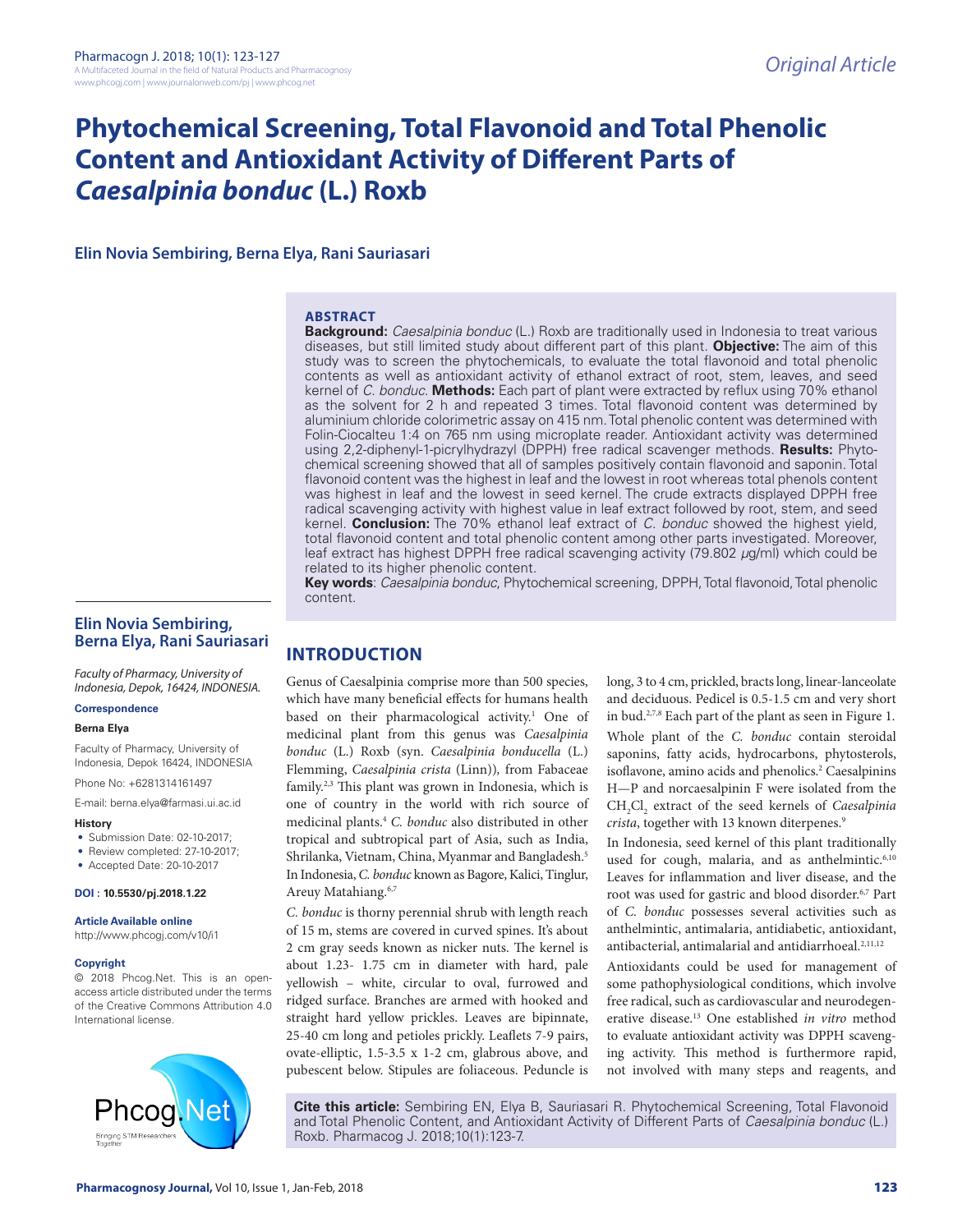inexpensive compare to other method.<sup>14</sup> Flavonoid and phenolic compounds may be useful as antioxidant from natural sources. Distribution of phenolic compounds varies between different parts of plant.15

According to the literature search, phytochemical and antioxidant activity of different parts of *C. bonduc* have never been comparatively evaluated. The study was carried out to screen the phytochemicals as well as to evaluate total flavonoid contents, total phenolic contents and antioxidant activity of root, stem, leaf and seed kernel ethanolic extract.

### **MATERIAL AND METHODS**

### *Chemicals*

Gallic acid, Foline-Ciocalteu reagent, 1,1-diphenyl-2-picrylhydrazyl (DPPH), ascorbic acid, quercetin, aluminium chloride, sodium acetate, sodium carbonate was purchased from Sigma Aldrich (Singapore). Ethanol were purchased from Merck (Germany).

#### *Plant Materials*

Parts of *C. bonduc* were collected in January 2017 from Bulukumba, South Sulawesi, Indonesia. All plants were identified by Indonesia Science Institution, Center for Plant Conservation-Bogor Botanical Garden, Indonesia.

#### *Preparation of Samples*

The plants materials were collected and cleaned, dried at room temperature, crushed into powder and stored in an air tight glass container. Fifty g of powdered samples was extracted by reflux using 70% ethanol as the solvent for 2 h and repeated 3 times. The extracts then evaporated using a vacuum rotatory evaporator, and then dried in water bath on 50°C.

#### *Determination of Percentage Yield (%)*

The percentage yield of the extract was determined using the dry weight of extract (a) and soaked samples material (b) using the formula:

Percentage yield  $(\% ) = a/b \times 100$ 

The extraction yield was calculated for each extract.

### *Phytochemical Screening*

The qualitative phytochemistry test were conducted according to Indonesian Materia Medica<sup>16</sup> and Harborne.<sup>17</sup> Alkaloid test with Mayer, Dragendorff, and Bouchardat reagents; flavonoid test with Shinoda test; tannin test with gelatin test, gelatin-salt test, and test with ferrous (III) chloride; saponin test with froth test; quinone with Borntrager test; terpenoid/steroid test with Liebermann-Burchard reagent.

#### *Determination of Total Flavonoid Content*

Total flavonoid content was determined by aluminium chloride colorimetric assay adapted from Chatatikun *et at*18 and Roy *et al*19 with slight modification. Standard solution of quercetin in concentration 30,40,50,60,70,80,90,100 *µ*g/ml were prepared in 96% ethanol. 50 µl of extracts (1 mg/ml) or standard solution was added to 10 *µ*l of 10% the aluminium chloride solution and followed by 150 *µ*l of 96% ethanol. 10 *µ*l of 1 M sodium acetate was added to the mixture in a 96 well plate. 96% ethanol was used as reagent blank. All reagents were mixed and incubated for 40 min at room temperature protected from light. The absorbance was measured at 415 nm with a microplate reader (Versamax Microplate Reader, USA). Total flavonoid contents were expressed as mg Quercetin Equivalents (QE) per g of plant extract.

#### *Determination of Total Phenolic Content*

The microplate total phenolic content method was based on the 96-well microplate Folin–Ciocalteu method adapted from Ahmad *et al* 20 with some modifications. A total of 25 μL of the diluted extract of each part of *C. bonduc* were mixed with 100 μL of 1:4 diluted Folin–Ciocalteu

reagent and shaken for 60 sec in a flat-bottom 96-well microplate. The mixture was left for 240 secs and then 75 μL of sodium carbonate solution (100 g/L) were added and the mixture was shaken at mediumcontinuous speed for 1 min. After 2 h at room temperature, the absorbance was measured at 765 nm using the microplate reader (Versamax Absorbance Microplate Reader, USA). The absorbance of the same reaction with ethanol instead of the extract or standard was subtracted from the absorbance of the reaction with the sample. Gallic acid dilutions (10–200 mg/L) were used as standards for calibration. Total phenolic contets were expressed as mg Gallic Acid Equivalents (GAE) per g of plant extract.

#### *Antioxidant activity*

DPPH scavenging ability assay was used to evaluate the antioxidant activity of each extract. Test was conducted in a 96-well plate according to Zahratunnisa *et al*. 21 with slight modification. 20 *µ*L stock solution of extracts in different concentrations (100, 500, 1000, 1500, 2000 ppm) and 180 *µ*L of DPPH solution 0.147 mM were added to each well. After 30 min incubation at room temperature in dark room, absorbance was read at 517 nm using micro-plate reader of Versamax Microplate Reader (USA). Methanol was used as blank. The scavenging ability (%) was calculated as follows:

$$
\% Inhibition = \frac{Absorbance of standard - Absorbance of crude extract}{Absorbance of standard} \times 100
$$

Ascorbic acid was used as positive standard. All tests were performed in triplicate. Concentration of samples resulting in 50% inhibition on DPPH (IC $_{50}$  value) were calculated.

### **RESULTS**

#### *Percentage Yield of Extract*

The results showed the highest yield was associated with leaves (33.8%), followed by seed kernel (28.26%), root (18.52%) and then stem (10.48%) as seen on Figure 2.

#### *Phytochemical screening*

The extracts were further investigated to determine phytochemical compound in the extract. The common phytochemistry content from plant such as flavonoid, alkaloid, terpenoid, steroid, tannin, and saponin have identified (Table 1).

### Total Flavonoid Content

The result of total flavonoid contents of the four crude extracts is given in Table 2. Equation of calibration curve of quercetin standard was  $y = 0.0291 \times -0.0397$ ,  $R^2 = 0.9904$ .

Among the four crude extracts, leaf contained the highest  $(31.05 \pm 0.35$ mgQE/g) amount of total flavonoid content compounds followed by stem (21.82  $\pm$  0.46), seed kernel (13.21  $\pm$  1.35) and then root (12.55  $\pm$ 0.08 mgQE/g).

### Total Phenolic Content

The result of total phenolic content determination from 70% ethanolic extracts of different parts of *C. bonduc* are shown in Table 3. Calibration curve from gallic acid showed maximum absorbances at 765 nm wavelength (equation  $y = 0.0531x + 0.0003$ ,  $R^2 = 0.9951$ ).

The total phenol contents of four crude extracts determined by Folin-Ciocalteu method were reported as gallic acid equivalents. Among the four crude extracts, leaf contained the highest  $(146.64 \pm 3.94 \text{ mgGAE/g})$ amount of total phenolic content compounds followed by stem (144.42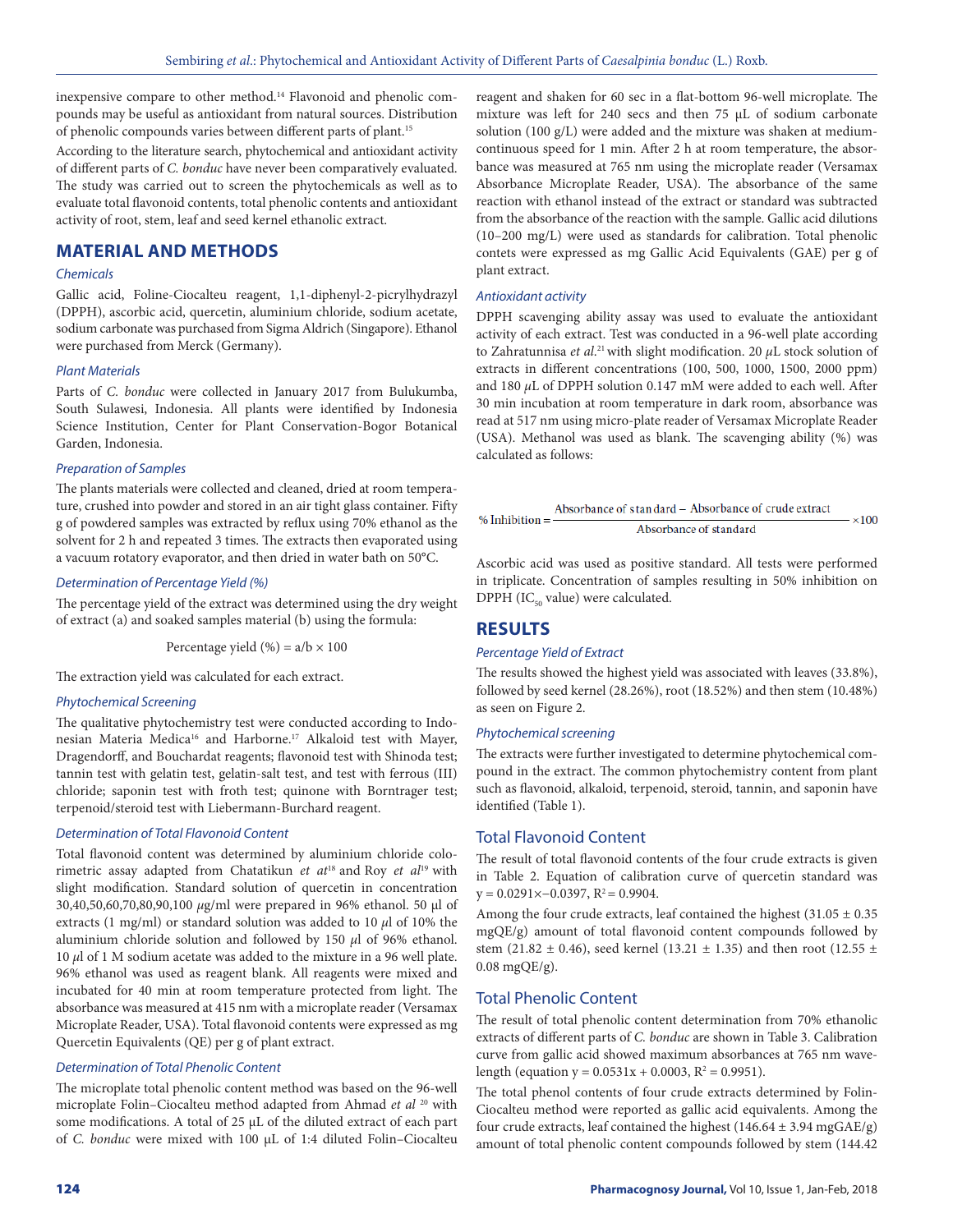

**Figure 1:** *Caesalpinia bonduc* (L.) Roxb (a) root; (b) stem; (c) leaf; (d) seed; (e) seed kernel.



**Figure 2:** Percentage of yield.

 $\pm$  16.05), root (89.81  $\pm$  3.00) and then seed kernel (70.34  $\pm$  10.59 mgGAE/g).

### Antioxidant Activity

The ability of extract in scavenging DPPH radical are shown in Table 4. The leaf has the highest ability to scavenge free radicals than other parts.

### **DISCUSSION**

Extraction was done using 70% ethanol as solvent. According to Jing *et al,*22 this solvent is preferred to extract phenolic compounds from plants. Reflux method was chosen as extraction method to optimize phenolic and flavonoid content. Temperature was maintained not exceeding 70°C to avoid any degradation of phenolic and flavonoid as targeted compound.23

Different parts of plant could have different phytochemical compound, which may contribute to different pharmacological effect of each part. Phytochemical screening showed that all of extracts from root, stem, leaf and seed kernel of *C. bonduc* contain flavonoid and saponin, and absent in alkaloid and quinone. Among other part, only leaf contained tannin, one of polyphenol that can donate hydrogen and act as antioxidant.<sup>15,24</sup>

Total flavonoid content was determined using aluminium chloride method. Aluminium chloride will form stable complex with carbonyl group at C4 and hydroxyls at C3 (flavonols) and C5 in flavonols and flavones. It could also form labile acid complexes with hydroxyls in the ortho position in B rings of flavonoids.25

| Table 1: Phytochemical screening of the extracts. |  |  |
|---------------------------------------------------|--|--|
|                                                   |  |  |

| Phytochemical<br><b>Constituents</b> | <b>Root</b> | <b>Stem</b> | Leaf           | <b>Seed</b><br>kernel |
|--------------------------------------|-------------|-------------|----------------|-----------------------|
| Alkaloids                            | ۰           |             | $\overline{a}$ |                       |
| Flavonoid                            | $+$         | $+$         | $^{+}$         | $+$                   |
| Saponin                              | $+$         | $+$         | $+$            | $+$                   |
| Triterpenoids                        | $^{+}$      | ۰           | $\overline{a}$ | $+$                   |
| Steroid                              | -           | ۰           | $^{+}$         | $+$                   |
| Tannin                               | ۰           |             | $^{+}$         | -                     |
| Ouinone                              |             |             |                |                       |

 $\overline{\text{Note: } }$  = absent, + = present

#### **Table 2: Total Flavonoid Content.**

| <b>Sample</b> | <b>Total Flavonoid Content (mgQE/gram)</b> |
|---------------|--------------------------------------------|
| Root          | $12.55 \pm 0.08$                           |
| <b>Stem</b>   | $21.82 \pm 0.46$                           |
| Leaf          | $31.05 \pm 0.35$                           |
| Seed kernel   | $13.21 + 1.35$                             |

Data are mean ± SEM for triplicate measurements.

#### **Table 3: Total Phenolic Content.**

| <b>Sample</b> | <b>Total Phenolic Content (mgGAE/gram)</b> |
|---------------|--------------------------------------------|
| Root          | $89.81 \pm 3.00$                           |
| <b>Stem</b>   | $144.42 + 16.05$                           |
| Leaf          | $146.64 + 3.94$                            |
| Seed kernel   | $70.34 \pm 10.59$                          |

Data are mean ± SEM for triplicate measurements.

#### **Table 4: Antioxidant DPPH Scavenging Activity.**

| <b>Sample</b> | $IC_{50}$ (µg/mL) |  |
|---------------|-------------------|--|
| Root          | 135,778           |  |
| <b>Stem</b>   | 169.92            |  |
| Leaf          | 79,802            |  |
| Seed kernel   | > 200             |  |
| Ascorbic acid | 2.24              |  |

The total phenols contents in four different crude extracts were evaluated in the present study. The highest amount of phenolics compounds was present in leaf (146.64 mg of GAE/g of crude extract) and the lowest was in seed kernel extract (70.34 mg of GAE/g). Leaf also have highest total flavonoid content (31.05  $\pm$  0.35 mgQE/g) while the lowest was in root  $(12.55 \pm 0.08 \text{ mgQE/g}).$ 

The molecule DPPH is a free radical by the delocalisation of the spare electron over the molecule. The delocalization of electron rises to the deep violet colour. If a solution of DPPH is mixed with samples that can donate a hydrogen atom, DPPH will be converted into colourless purple. The amount of reduced DPPH was measured in absorbance at 517 nm.<sup>26</sup> In present study, ascorbic acid as a well known potent antioxidant, was used as positive control for DPPH scavenging activity. Leaf part showed highest ability in DPPH scavenging activity compare to other plant part which measured by the lowest  $IC_{50}$  value, but it has lower antioxidant capacity compared to ascorbic acid. The phenolic content in the leaf may contribute to the antioxidative action by hydrogen donating ability. Antioxidant activity of leaf and seed kernel of *C. bonduc* in this study were found different from study in other country.<sup>27,28</sup> The variation might be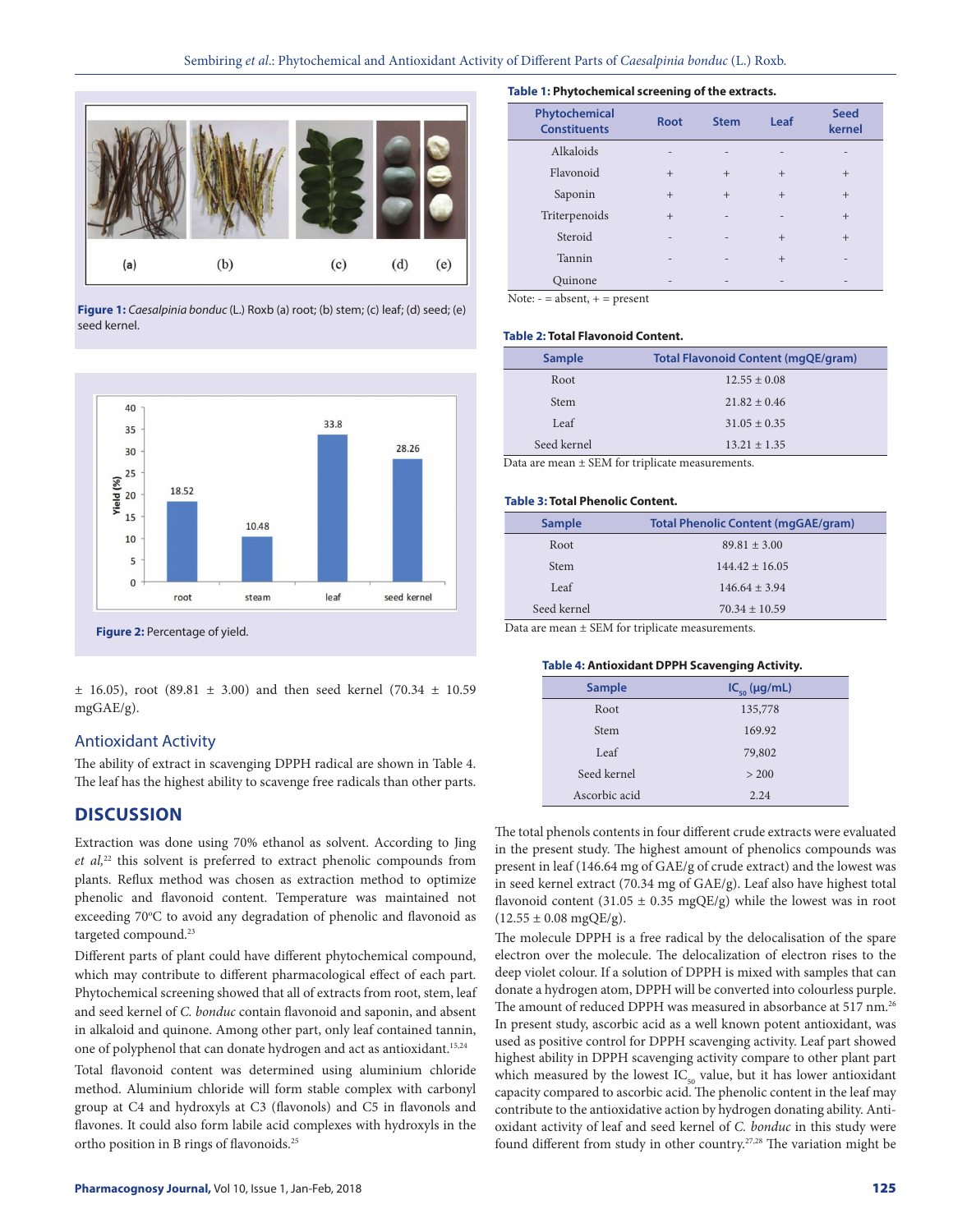caused by different phytogeographic region and plant nutrition, which could modify the secondary metabolites of the plant<sup>29</sup> and due to the different method of extraction and solvents polarities.

### **CONCLUSION**

The 70% ethanol leaf extract of *C. bonduc* showed the highest yield, total flavonoid content and total phenolic content compared to other part investigated. Moreover, leaf extract has highest DPPH free radical scavenging activity (79.802 *µ*g/mL) which could be related to its higher phenolic content.

### **ACKNOWLEDGEMENT**

This study was supported by Universitas Indonesia via a grant "Hibah PITTA 2017".

### **CONFLICT OF INTEREST**

No conflict of interest

### **ABBREVIATION USED**

*C. bonduc***:** *Caesalpinia bonduc* L. Roxb; **GAE:** Gallic acid equivalent; **QE:** Quercetin equivalent, **DPPH:** 1,1-diphenyl-2-picrylhydrazyl; **IC**<sub>50</sub>: Concentration of samples resulting in 50% inhibition.

### **REFERENCES**

- 1. Zanin JLB, Carvalho BA, Martineli PS, Dos-Santos MH, Lago JH, Sartorelli P, *et al*. The genus *Caesalpinia L.* (Caesalpiniaceae): phytochemical and pharmacological characteristics. Molecules*.* 2012;17(7):7887-902. DOI:10.3390/molecules17077887.
- 2. Singh V, Raghav PK. Review on pharmacological properties of *Caesalpinia bonduc* L*.* Int J. Med Arom Plants. 2012;2(3):514-30.
- 3. Nazeerullah K, Suni K, Pal RS, Neelam D*.* Review Article : A pharmacognostic and pharmacological overview on *Caesalpinia bonducella*. Research. Journal of Pharmaceutical. Biological and Chemical Sciences*.* 2012;3(1):480-96.
- 4. Elfahmi, Woerdenbag HJ, Kayse O. Jamu: Indonesian traditional herbal medicine towards rational phytopharmacological use: review. Journal of Herbal Medicine. 2014;4(2):51-73. http://dx.doi.org/10.1016/j.hermed.2014.01.002.
- 5. Kakade NR, Pingale SS, Chaskar MG. Phytochemical and pharmacological review of *Caesalpinia bonducella*. International Research Journal of Pharmacy. 2016;12:12-7.
- 6. Mardisiswojo S, Mangunsudarso HR. Cabe Puyang Warisan Nenek Moyang. Balai Pustaka. 1985. (In Bahasa)
- 7. Heyne K. The Useful Indonesian Plants. Sec Edition. Research and Development Agency, Ministry of Forestry, Indonesia: Jakarta; 1987. (In Bahasa)
- 8. Amudha P, Bharathi NP, Vanitha V. *Caesalpinia bonducella-*A review on pharmacological and phytochemical activity of seeds. Inter J Pharm Bio Sci. 2016; 7(4):674-80.
- 9. Awale S, Linn TZ, Tezuka Y, Kalauni SK, Banskota AH, Attamimi F, *et al*. Constituents of *Caesalpinia crista* from Indonesia. Chemical and Pharmaceutical Bulletin. 2006;54(2):213-8.
- 10. Kasahara YS, Mangunkawatja S. Medicinal Herb Index in Indonesia. PT Eisai Indonesia. Jakarta. 1986.p.140.
- 11. Moon K, Khadabadi SS, Deokate UA, Deore SL. *Caesalpinia bonducella* F An Overview. Report and Opinion. 2010;2(3):83-90.
- 12. Suryawanshi HP, Patel MR. Traditional Uses, Medicinal and Phytopharmacological Properties of *Caesalpinia crista* Linn - An Overview*.* International Journal of Research in Pharmacy and Chemistry. 2011;1(4):1179-83.
- 13. Lobo V, Patil A, Phatak A, Chandra N. Free radicals, antioxidants and functional foods: Impact on human health. Pharmacognosy Rev. 2010;4(8):118-26. DOI: 10.4103/0973-7847.70902.
- 14. Alam MN, Bristi NJ. Review on *in vivo* and *in vitro* methods evaluation of antioxidant activity. Saudi Pharmaceutical Journal. 2013;21(2):143-52. http://dx.doi. org/10.1016/j.jsps.2012.05.002.
- 15. Ghalem M, Merghache S, Belarbi M. Study on the antioxidant activities of root extracts of *Zizyphus lotus* from the western region of Algeria*.* Pharmacognosy J. 2014;6(4):32-42. DOI: 10.5530/pj.2014.4.5
- 16. Departemen Kesehatan Republik Indonesia. Materia Medika Indonesia Jilid VI. 1995. (In Bahasa)
- 17. Harborne JB. Phytochemical methods A guide to modern techniques of plant analysis. Third ed. Chapman and Hall. 1998;204-8.
- 18. Chatattikun M, Choabchalard A. Phytochemical screening and free radical scavenging activities of orange baby carrot and carrot (*Daucus carota Linn*) root crude extracts. Journal of Chemical and Pharmaceutical Research. 2013;5(4):97-102.
- 19. Roy S, Pawar S, Chowdary A. Evaluation of *in vitro* Cytotoxic and Antioxidant Activity of Datura metel/Linn. and Cynodon dactylon Linn. Extracts. Pharmacognosy Res. 2016;123-7. doi: 10.4103/0974-8490.175610.
- Ahmad I, Yanuar A, Mulia K, Mun'im A. Application of ionic liquid as a green solvent for polyphenolics content extraction of *Peperomia Pellucida* (L) Kunth Herb. J Young Pharm. 2017;9(4):486-90. DOI: 10.5530/jyp.2017.9.95.
- 21. Zahratunnisa N, Elya B, Noviani A. Inhibition of alpha glucosidase and antioxidant test of stem bark extracts of *Garcinia fruticosa* Lauterb*.* Pharmacogn J*.* 2017;9(2):273-5. http://dx.doi.org/10.5530/pj.2017.2.46.
- 22. Jing L, Ma H, Fan P, Gao R, Jia Z. Antioxidant potential, total phenolic and total flavonoid contents of *Rhododendron anthopogonoides* and its protective effect on hypoxia-induced injury in PC12 cells. Bio Med Central Complementary and Alternative Medicine. 2015;15(1):287. DOI 10.1186/s12906-015- 0820-3.
- 23. Ghasemzadeh A, Jaafar H. Optimization of reflux conditions for total flavonoid and total phenolic extraction and enhanced antioxidant capacity in pandan (*pandanus amaryllifolius roxb*.) using response surface methodology. The Scientific World Journal. 2014;1-10. http://dx.doi.org/10.1155/2014/523120.
- 24. Zhang S, Lin Y, Zhou H, Wei S, Lin G, Ye G. Antioxidant tannins from stem bark and fine Root of *Casuarina equisetifolia*, Molecules, 2010;15(8):5658-70. DOI:10.3390/molecules15085658.
- 25. Chang CH, Yang MH, Wen HM, Chern JC. Estimation of total flavonoid content in propolis by two complementary colorimetric methods. Journal of Food and Drug Analysis. 2002;10(3):178-82.
- 26. Sharma A, Bhardwaj S, Mann AS, Jain A, Kharya MD. PhCog Rev: Review article screening methods of antioxidant activity: An overview*.* Pharmacognosy Review. 2007;1(2).
- 27. Mandal S, Hazra B, Sarkar R, Biswas S, Mandal N. Assessment of the antioxidant and reactive oxygen species scavenging activity of methanolic extract of *Caesalpinia crista* Leaf. Evidence-Based Complementary and Alternative Medicine. 2011, Article ID 173768. DOI:10.1093/ecam/nep072.
- 28. Shukla S, Mehta A, John J, Singh S, Mehta P, Vyas SP. Antioxidant activity and total phenolic content of ethanolic extract of *Caesalpinia bonducella* seed kernels*.* Food and Chemical Toxicology*.* 2009;47(8):1848-51. DOI: 10.1016/j. fct.2009.04.040.
- 29. Zhang X, Zhao Y, Guo L, Qiu Z, Huang L, Qu X. Differences in chemical constituents of *Artemisia annua* L from different geographical regions in China. PLoS ONE. 2017;12(9):e0183047. https://doi.org/10.1371/journal.pone.0183047.

#### **SUMMARY**

- Each part of *C. bonduc* (root, stem, leaf, seed kernel) were extracted by reflux using 70% ethanol as the solvent for 2 hours and repeated 3 times.
- The highest yield was leaf (33.8%). Phytochemical screening showed that all of samples positively contain flavonoid and saponin.
- Total flavonoid content was the highest in leaf (31.05  $\pm$  0.35 mgQE/g) and the lowest in root whereas total phenols content was highest in leaf (146.64 ± 3.94 mgGAE/g) and the lowest in seed kernel.
- The highest DPPH free radical scavenging activity was in leaf extract (79.802 µg/mL) followed by root, stem, and seed kernel.

### **GRAPHICAL ABSTRACT**